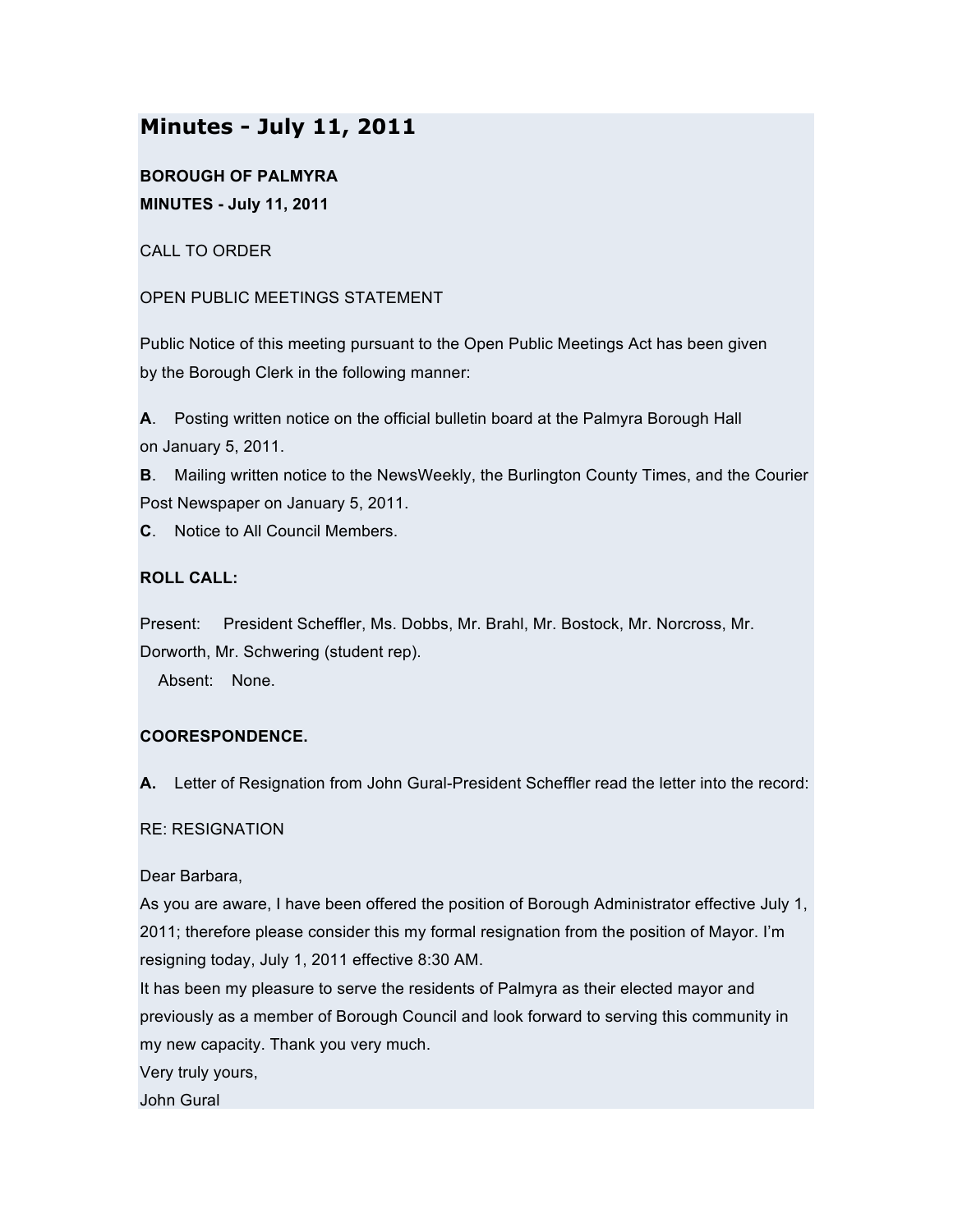Mr. Norcross made a motion to accept the letter, Mr. Dorworth second the motion. At the call of the roll, the vote was:

AYES: President Scheffler, Ms. Dobbs, Mr. Brahl, Mr. Bostock, Mr. Norcross and Mr. Dorworth.

NAYES: None.

**B**. Letter from Chairman of the Palmyra Democratic County Committee submitting three names for the vacancy of the Mayors position. President Scheffler read the names into the record: Charles "Chick" Milligan, Karen A. Scheffler and Kenneth E. Smith. Resolution 2011- 135, Resolution Appointing A Mayor For An Unexpired Term. Mr. Norcross made a motion to appoint Karen A. Scheffler to fill the unexpired term, Mr. Brahl second the motion. At the call of the roll, the vote was:

AYES: Ms. Dobbs, Mr. Brahl, Mr. Bostock, Mr. Norcross and Mr. Dorworth.

NAYES: None.

ABSTAIN: President Scheffler.

Mr. Rosenberg swore in Karen A. Scheffler as Mayor of Palmyra. Mayor Scheffler thanked everyone and appreciates all the words of advice, but that she has big shoes to fill.

**C**. Resolution 2011-125, Resolution Appointing Odise Carr to The Borough Of Palmyra Police Department. Mayor Scheffler explained that he is appointed at a salary of \$39,506.72 effective tonight. Mr. Dorworth discussed that Officer Carr was hired as a Class II in October of 2009 and that he worked at the Charles Street School for the last 18 months. The police committee has received excellent reports and that he has made good progress. There are currently two officers that have retired. Chief Pearlman informed council that Officer Carr has excellent skills on the street, is proactive and fits well into the Borough. Officer Carr is a great asset to the department. Mr. Dorworth made a motion to approve the resolution, Ms. Dobbs second the motion. At the call of the roll, the vote was:

AYES: President Scheffler, Ms. Dobbs, Mr. Brahl, Mr. Bostock, Mr. Norcross and Mr. Dorworth.

NAYES: None. Mr. Rosenberg swore in Officer Carr. Office Carr thanked council for the appointment and that he is proud to work for Palmyra.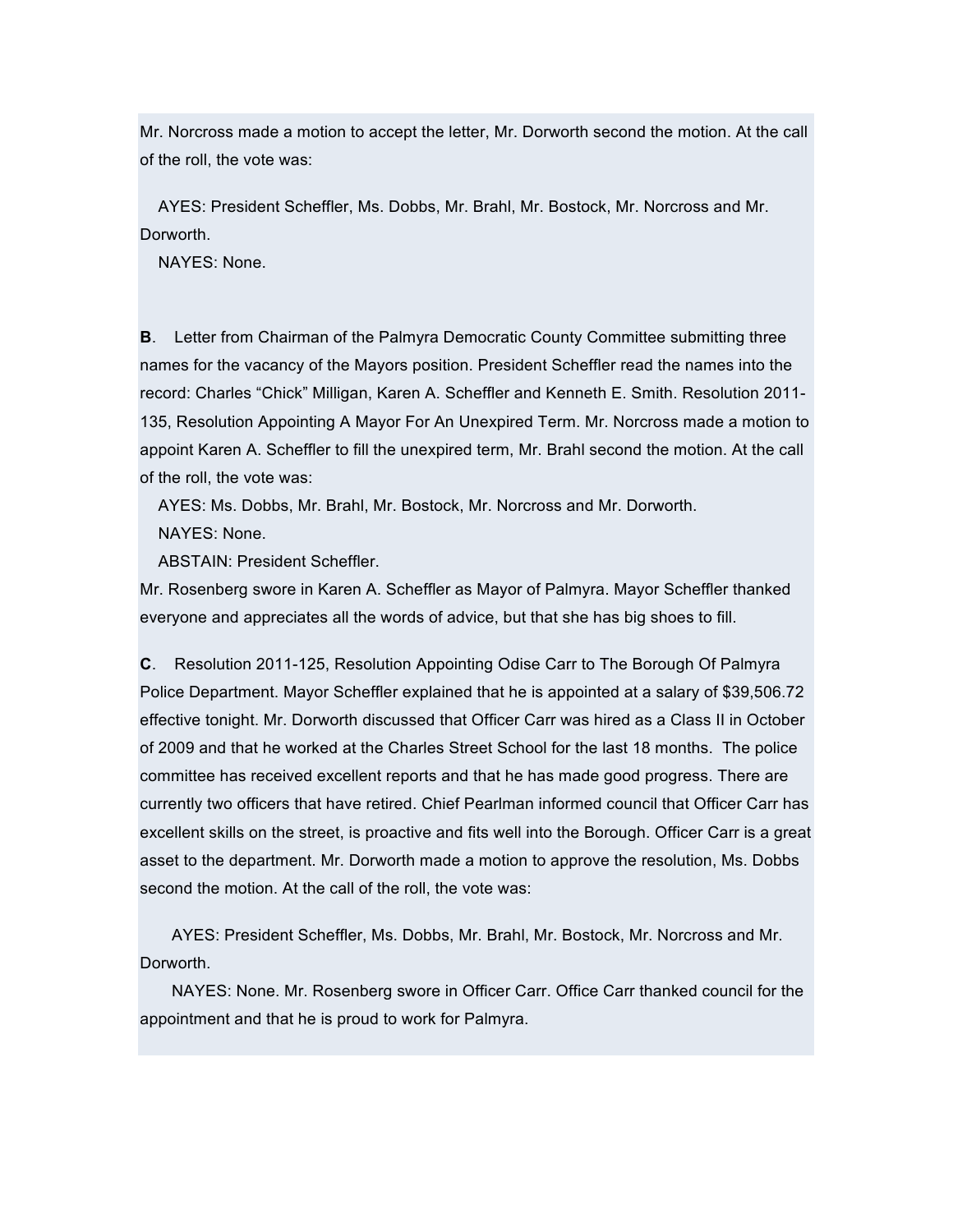**D**. Silver Award-Mayor Scheffler discussed that she had met with the Girl Scouts about earning their Silver Award. The Cadette's presented their Silver Award project and timeline for beautifying the Band Shell. They would like to have the project completed by April 2013. The Scouts will work with local stores and vendors to help donate some of the materials and they also have fundraising in place. Their timeline starts on June 2011 and ends on April 2013 with something being completed every month during the year. Mayor Scheffler recommends that the scouts also contact the Historical Society for input on any historical aspects of the band shell. The Cadette Troop needs the Borough Council support to take to the County Girl Scout Council for approval of their project. Resolution 2011-134, Resolution Approving The Silver Award Project For Cadette Troop 22101. Mr. Norcross made a motion to approve the resolution, Ms. Dobbs second the motion. All members present voted in favor of the motion.

# **APPROVAL OF MINUTES.**

Mr. Norcross made a motion to approve the minutes from June 6, 2011. Mr. Bostock second the motion. At the call of the roll, the vote was:

AYES: Ms. Dobbs, Mr. Brahl, Mr. Bostock, Mr. Norcross. NAYES: None. ABSTAIN: Mr. Dorworth.

Mr. Norcross made a motion to approve the minutes from June 13, 2011, Mr. Bostock second the motion. At the call of the roll, the vote was:

AYES: Ms. Dobbs, Mr. Brahl, Mr. Bostock, Mr. Norcross and Mr. Dorworth. NAYES: None.

#### **OLD BUSINESS.**

**A.** Resolution 2011-93, Resolution Appointing Penelope Williams As Clerk Typist For The Borough of Palmyra. Mr. Norcross made a motion to approve the resolution, Ms. Dobbs second the motion. At the call of the roll, the vote was:

AYES: Ms. Dobbs, Mr. Brahl, Mr. Bostock, Mr. Norcross and Mr. Dorworth. NAYES: None.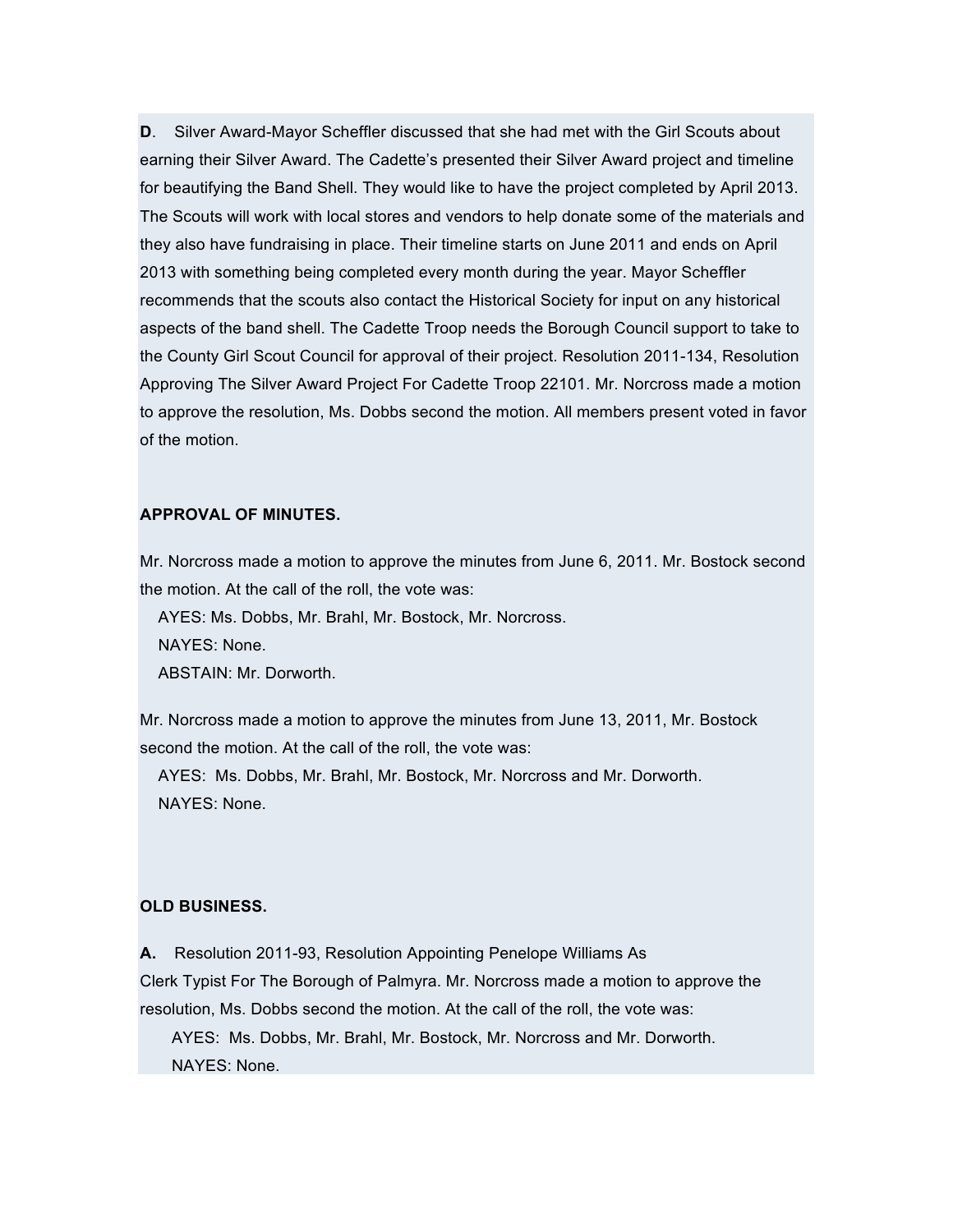**B.** Resolution 2011-94, Resolution Appointing Maria Nagle As Tax Clerk/Sewer Utility Clerk for The Borough of Palmyra. Mr. Norcross made a motion to approve the resolution, Mr. Bostock second the motion. At the call of the roll, the vote was: AYES: Ms. Dobbs, Mr. Brahl, Mr. Bostock, Mr. Norcross and Mr. Dorworth. NAYES: None.

**C**. Resolution 2011-120, Resolution Approving A Contract Change Order For Parry Avenue Improvements. Mr. Gural explained that this closes out the contract with the final change order. Mr. Norcross made a motion to approve the resolution, Mr. Dorworth second the motion. At the call of the roll, the vote was:

AYES: Ms. Dobbs, Mr. Brahl, Mr. Bostock, Mr. Norcross and Mr. Dorworth. NAYES: None.

**D**. Resolution 2011-121, Resolution Appointing Tanyika Johns As The Tax Collector. Mr. Norcross made a motion to approve the resolution, Ms. Dobbs second the motion. At the call of the roll, the vote was:

AYES: Ms. Dobbs, Mr. Brahl, Mr. Bostock, Mr. Norcross and Mr. Dorworth. NAYES: None.

# **ORDINANCE ON SECOND READING.**

**A.** Ordinance 2011-14, An Ordinance Authorizing The Sale Of Certain Properties Owned By The Borough Of Palmyra By Public Auction. Mr. Gural informed council that appraisals had been completed on the project and that the lots are non-conforming. Mr. Rosenberg discussed that the sale must be advertise and that adjacent property owners have the first right to the property if they bid. Mr. Norcross made a motion to open the ordinance for a public hearing, Mr. Brahl second the motion. All members present voted in favor of the motion. No one from the public wishing to be heard, Mr. Brahl made a motion to close the public portion, Mr. Bostock second the motion. All members present voted in favor of the motion. Mr. Norcross made a motion to adopt the ordinance on second reading, Mr. Brahl second the motion. At the call of the roll, the vote was:

AYES: Mr. Brahl, Mr. Bostock, Mr. Norcross and Mr. Dorworth.

ABSTAIN: Ms. Dobbs.

NAYES: None. The ordinance was adopted on second and final reading and will take effect after final publication according to law.

# **ORDINANCE ON FIRST READING.**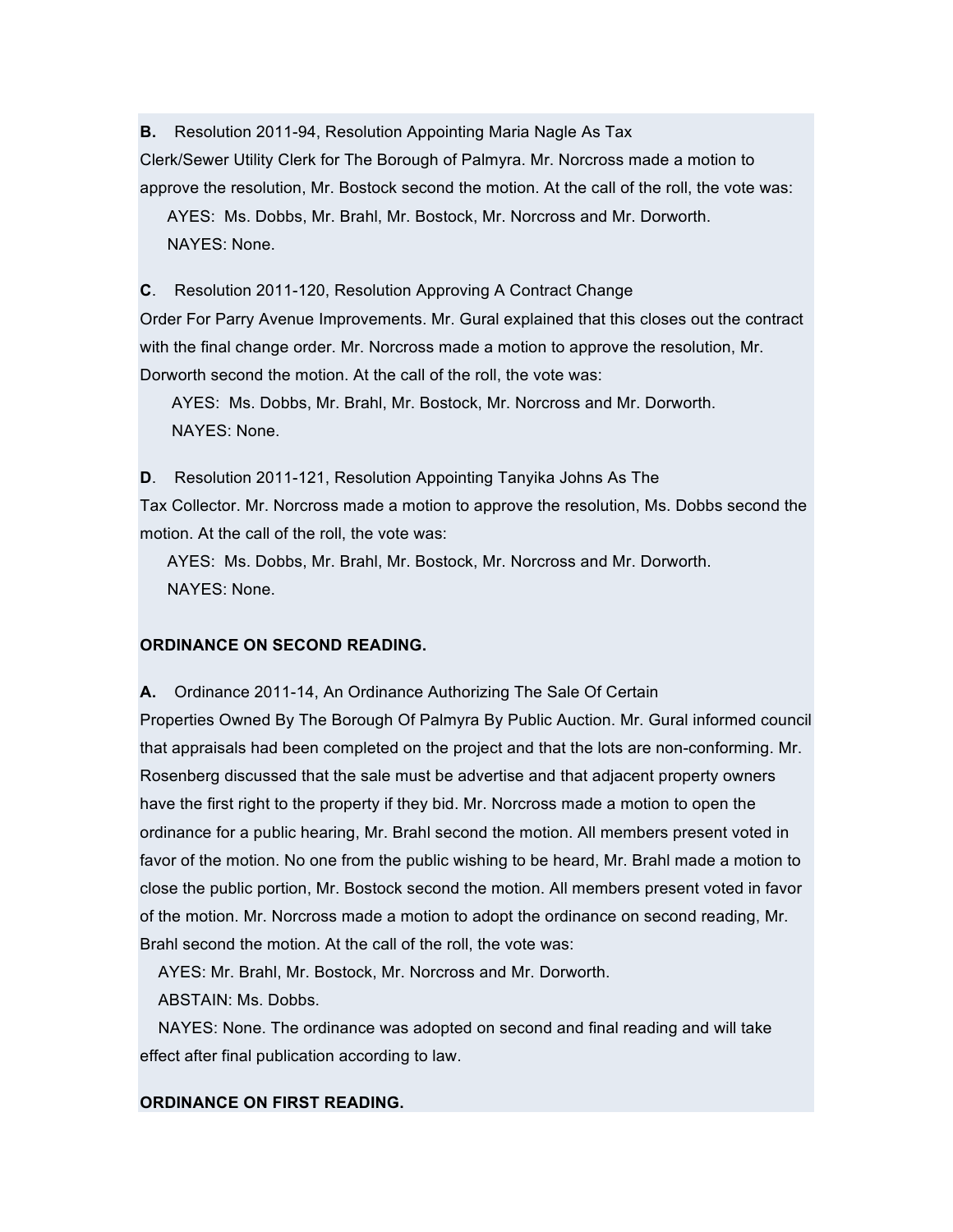#### **A.** Ordinance 2011- 15, Ordinance of the Borough of Palmyra

Restricting The Possession Of Alcoholic Beverages By Persons Under The Legal Age To Purchase Alcoholic Beverages While On Private Property. Mayor Scheffler explained that this ordinance was introduced before to change the wording from age 18 to legal age. Mr. Brahl requested a clarification on the ordinance change. Mr. Rosenberg explained that the state law makes it illegal to possess alcoholic beverage in public, but the police department needs to have a local ordinance to enforce for under age drinking in connection with possession of alcoholic. Mr. Brahl inquired if someone was holding a graduation party and there were 20 year olds drinking, they would be charged with this ordinance. Chief Pearlman explained that it is needed especially when a parent is away and a party occurs, the child of the owner of the property can be charged as well as the owner, but there is nothing to allow all of the teens at the party to be charged except for disorderly person. Mr. Brahl discussed that it is a tough ordinance to approve due to the fact that it is upto the officer to determine who to charge at the party or he can charge all of them and they have to go to the police station and sort it out. Chief Pearlman explained that a parent can allow his child to drink, but not other children on their property. Mr. Norcross discussed that it is more to be used for parties that are out of control. Mr. Rosenberg explained to council that at a party all of the under age kids could be charged for the alcohol. Mr. Brahl discussed that if there is a party and some kids 19 or 20 years old are drinking, all the kids not drinking would have to leave so they do not get charged. Mr. Norcross explained that it would be upto the officer on the seen as to who is charged according to his discretion. Mr. Bostock discussed that he thinks that the issue is a matter of safety of the community and that the Borough has to be proactive. Mr. Brahl agreed that they should be charged with disorderly. Mayor Scheffler discussed that she is torn between the two sides of discussion and would like to have further discussions on the matter. Mr. Gural explained that this ordinance was on first reading and that council can review the ordinance for the second reading on August 8th. Mr. Schwering (student rep.) discussed that each case is individual and that if someone attends a party where there is drinking hopefully the innocent will be let go after the investigation. Mr. Norcross made a motion to adopt the ordinance on first reading, Mr. Dorworth second the motion. At the call of the roll, the vote was:

AYES: Ms. Dobbs, Mr. Bostock, Mr. Norcross, Mr. Dorworth.

NAYES: Mr. Brahl. The ordinance was adopted on first reading and will heard on second and final reading at the council meeting of August 8th, 2011.

**B.** Ordinance 2011-16, An Ordinance Designating Linda Lewis To Serve As The Purchasing Agent For The Borough Of Palmyra. Mr. Norcross made a motion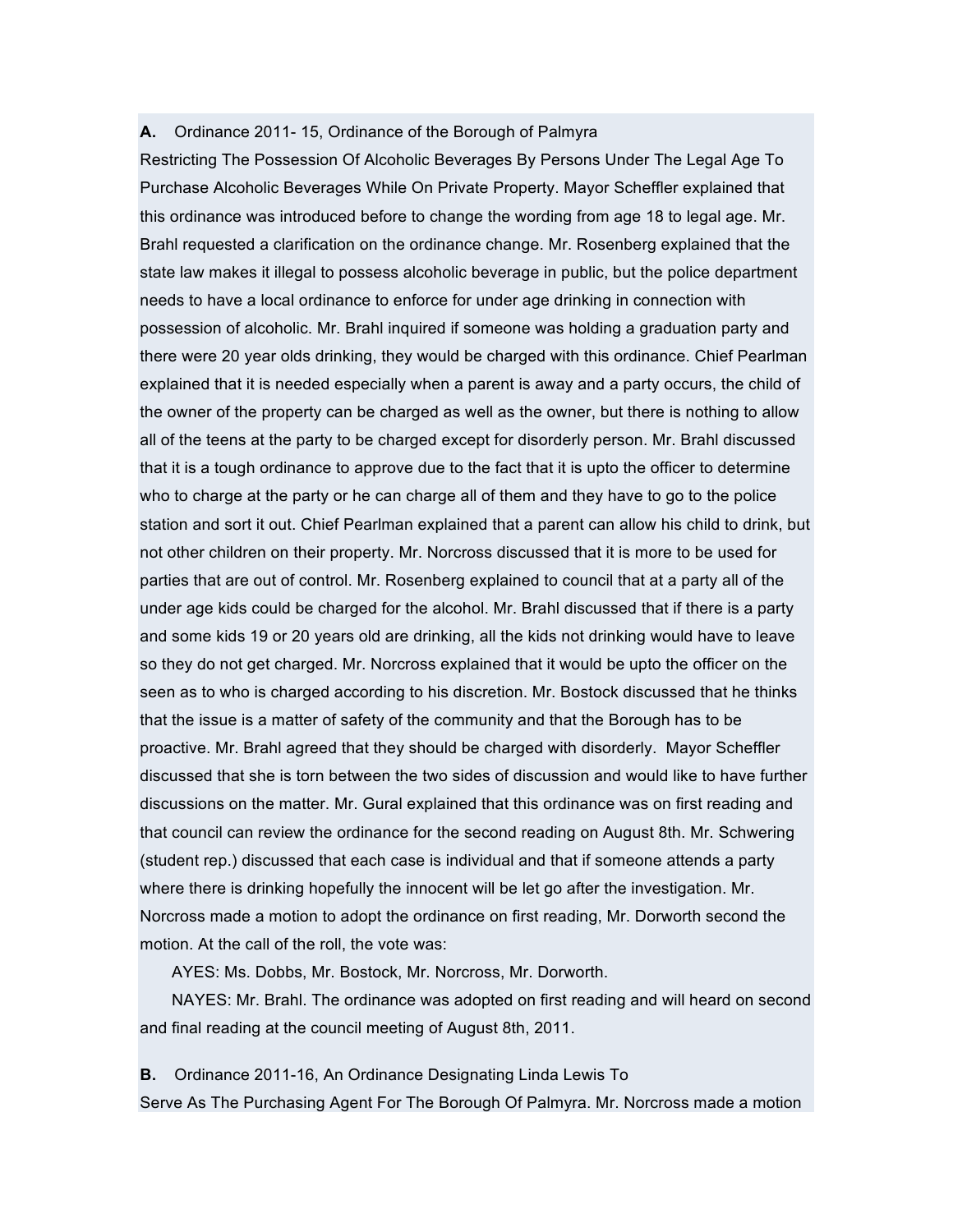to approve the ordinance on first reading, Mr. Dorworth second the motion. At the call of the roll, the vote was:

AYES: Ms. Dobbs, Mr. Brahl, Mr. Bostock, Mr. Norcross, Mr. Dorworth.

NAYES: None. The ordinance was adopted on first reading and will heard on second and final reading at the council meeting of August 8th, 2011.

**C.** Ordinance 2011-17, An Ordinance Of The Borough Of Palmyra In

The County Of Burlington, NJ Canceling Certain Funded And Unfunded Appropriation Balances In The Amount Of \$353,693.81 And Reappropriating Said Funds For Other Capital Improvements And For Other Purposes. Mr. Gural explained that this ordinances cancels appropriations that are remaining balances on previous ordinance such as the seawall, salt dome shed for public works and allows the funds to be used for streets and roads, handicapped improvements, police shed and the roof at Borough Hall. Mr. Brahl made a motion to adopt the ordinance, Ms. Dobbs second the motion. At the call of the roll, the vote was:

AYES: Ms. Dobbs, Mr. Brahl, Mr. Bostock, Mr. Norcross, Mr. Dorworth.

NAYES: None. The ordinance was adopted on first reading and will heard on second and final reading at the council meeting of August 8th, 2011.

**D.** Ordinance 2011-18, An Ordinance Of The Borough Of Palmyra In

The County of Burlington, NJ Providing For Various Capital Improvements And Related Expenses In And For The Borough Appropriating \$866,500.00 Therefore And Authorizing The Issuance Of \$823,175 In General Improvement Bonds Or Notes Of The Borough To Finance The Same. Mr. Gural explained that this ordinance was discussed during the budget session and that it is only appropriating the funds and does not mean that the cash is available for use. Mr. Brahl made a motion to adopt the ordinance, Ms. Dobbs second the motion. At the call of the roll, the vote was:

AYES: Ms. Dobbs, Mr. Brahl, Mr. Bostock, Mr. Norcross, Mr. Dorworth.

NAYES: None. The ordinance was adopted on first reading and will heard on second and final reading at the council meeting of August 8th, 2011.

#### **NEW BUSINESS.**

**A.** Resolution 2011-126, Resolution Approval Of Items Of Revenue And Appropriations N.J.S.A. 40A: 4-87(Chapter 159). (Alcohol Education). Ms. Dobbs made a motion to approve the resolution, Mr. Brahl second the motion. At the call of the roll, the vote was: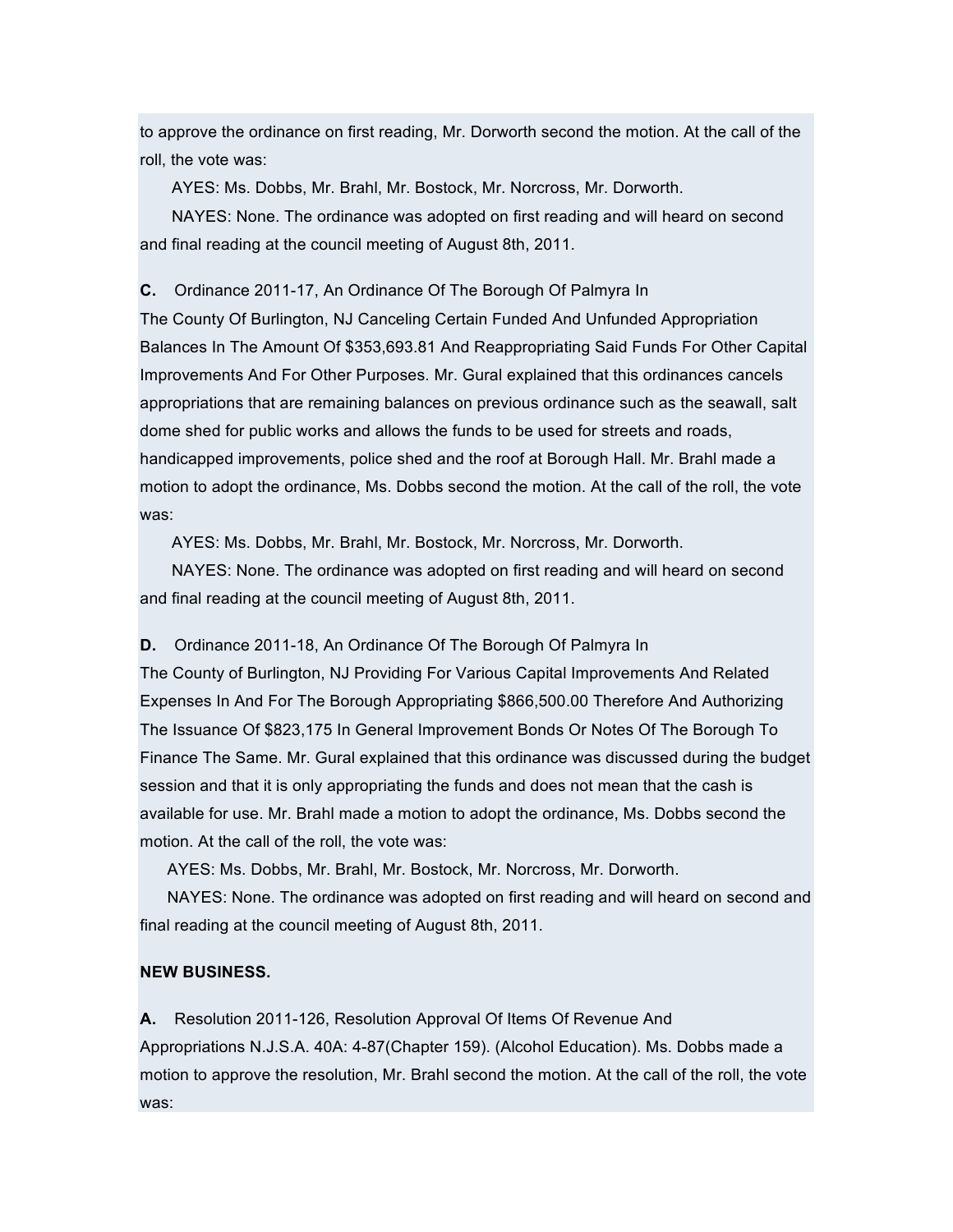AYES: Ms. Dobbs, Mr. Brahl, Mr. Bostock, Mr. Norcross, Mr. Dorworth. NAYES: None.

**B.** Resolution 2011-127, Resolution Approval Of Items Of Revenue And Appropriations N.J.S.A. 40A: 4-87(Chapter 159). (Energy Audit). Ms. Dobbs made a motion to approve the resolution, Mr. Brahl second the motion. At the call of the roll, the vote was:

AYES: Ms. Dobbs, Mr. Brahl, Mr. Bostock, Mr. Norcross, Mr. Dorworth.

NAYES: None.

**C.** Resolution 2011-128, Resolution Authorizing The Sale Of A 2003

Ford F350 Camera Truck Not Needed For Public Use. Mr. Rosenberg informed council that they did not have to accept the highest bid and that they could set a reserve. Mr. Ryan requested that a reserve of \$50,000 be set for the truck. Mr. Brahl made a motion to approve the resolution with the reserve of \$50,000, Ms. Dobbs second the motion. At the call of the roll, the vote was:

AYES: Ms. Dobbs, Mr. Brahl, Mr. Bostock, Mr. Norcross, Mr. Dorworth. NAYES: None.

**D.** Resolution 2011-129, Resolution Approving The 2011-2012 Plenary Retail Distribution License #0327-44-005-007(Roger Wilco). Mr. Bostock made a motion to approve the resolution, Mr. Brahl second the motion. At the call of the roll, the vote was: AYES: Ms. Dobbs, Mr. Brahl, Mr. Bostock, Mr. Norcross, Mr. Dorworth. NAYES: None.

**E.** Resolution 2011-130, Resolution Seasonal Workers For Public

Works. Mayor Scheffler discussed that Dave Austin has been a volunteer for the Borough for the last several years and that council has decided to appoint him as a part time seasonal worker. Ms. Dobbs made a motion to approve the resolution, Mr. Brahl second the motion. At the call of the roll, the vote was:

AYES: Ms. Dobbs, Mr. Brahl, Mr. Bostock, Mr. Dorworth.

NAYES: None. Mr. Norcross was not present for the vote. Mayor Scheffler presented Mr. Austin with a gift certificate from the Borough for all of his volunteering.

**F.** Resolution 2011-131, Resolution Appointing Steven Rickershauser

As The Plumbing Inspector/Subcode For An Unexpired Term. Mr. Bostock made a motion to approve the resolution, Mr. Norcross second the motion. All members present voted in favor of the motion.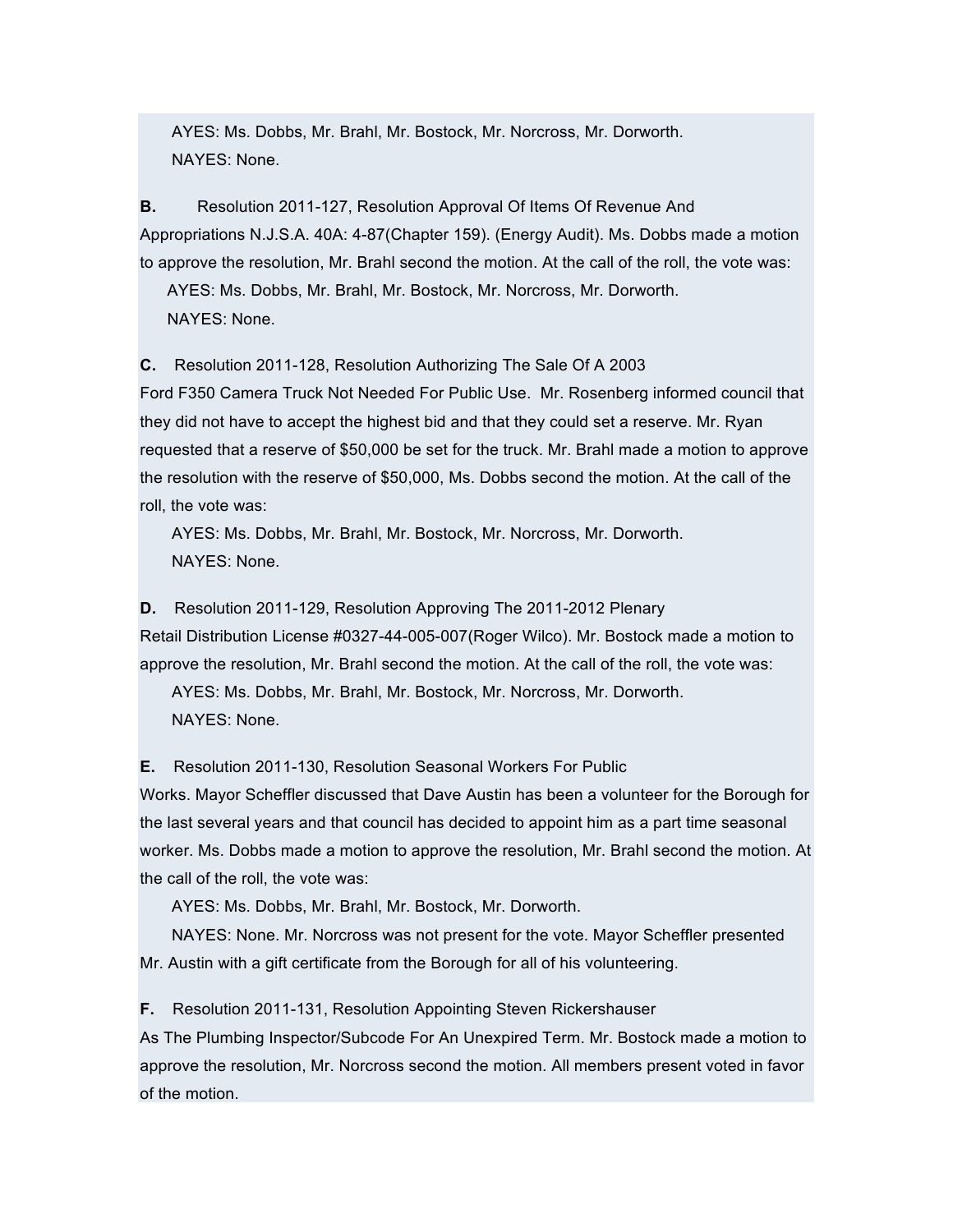**G.** Resolution 2011-132, Resolution Appointing Tracey McGill As Court Administrator Until August 1st, 2011. Mr. Dorworth made a motion to approve the resolution, Ms. Dobbs second the motion. All members present voted in favor of the motion.

**H.** Motion to Approve Treasurer's Report. Mr. Brahl made a motion to approve the report, Mr. Dorworth second the motion. All members present voted in favor of the motion.

**I.** Resolution 2011-133, Resolution Authorizing The Payment Of Bills. Mr. Brahl made a motion to approve the resolution, Ms. Dobbs second the motion. At the call of the roll, the vote was:

AYES: Ms. Dobbs, Mr. Brahl, Mr. Bostock, Mr. Norcross, Mr. Dorworth. NAYES: None.

**J.** Discussion on Sign Ordinance. Mayor Scheffler inquired as to the status of the ordinance. Mr. Gural recommended sending the sign to a committee, the ordinance has been reviewed by various boards for their comments. Mr. Bostock made a motion to send the ordinance to committee, Mr. Norcross second the motion. All members present voted in favor of the motion.

#### **K.** Discussion on vacating Hill Street. Mayor Scheffler discussed that

Hill Street is turning into a private driveway for them. A public hearing had been held to received public input on the street and what the neighbors would like to see happen. The residents had appeared at the public hearing and requested time to resolve the issues among the neighborhood. Mr. Norcross discussed that he is in favor of vacating the street and that the neighbors had been notified of all public hearings and discussions on the issue. Mr. Rosenberg informed council that there are a number of issues if the council wishes to vacate the street. One of the owners could put up a fence and block assess off to someone's property. There would have to be easements in place for the Borough and that he recommends one full public hearing. Mr. Norcross explained that council has already had three public hearings and that the residents never returned to council with a plan. Mr. Bostock agreed that the public should be given one final hearing. Mayor Scheffler recommends doing an ordinance which would have a public hearing in connection with it. Mr. Rosenberg will prepare an ordinance for the next meeting to vacate the street. Resolution 2011-136, Resolution Authorizing The Solicitor To Prepare An Ordinance To Vacate Hill Street. Mr. Brahl made a motion to approve the ordinance, Mr. Norcross second the motion. All members present voted in favor of the motion.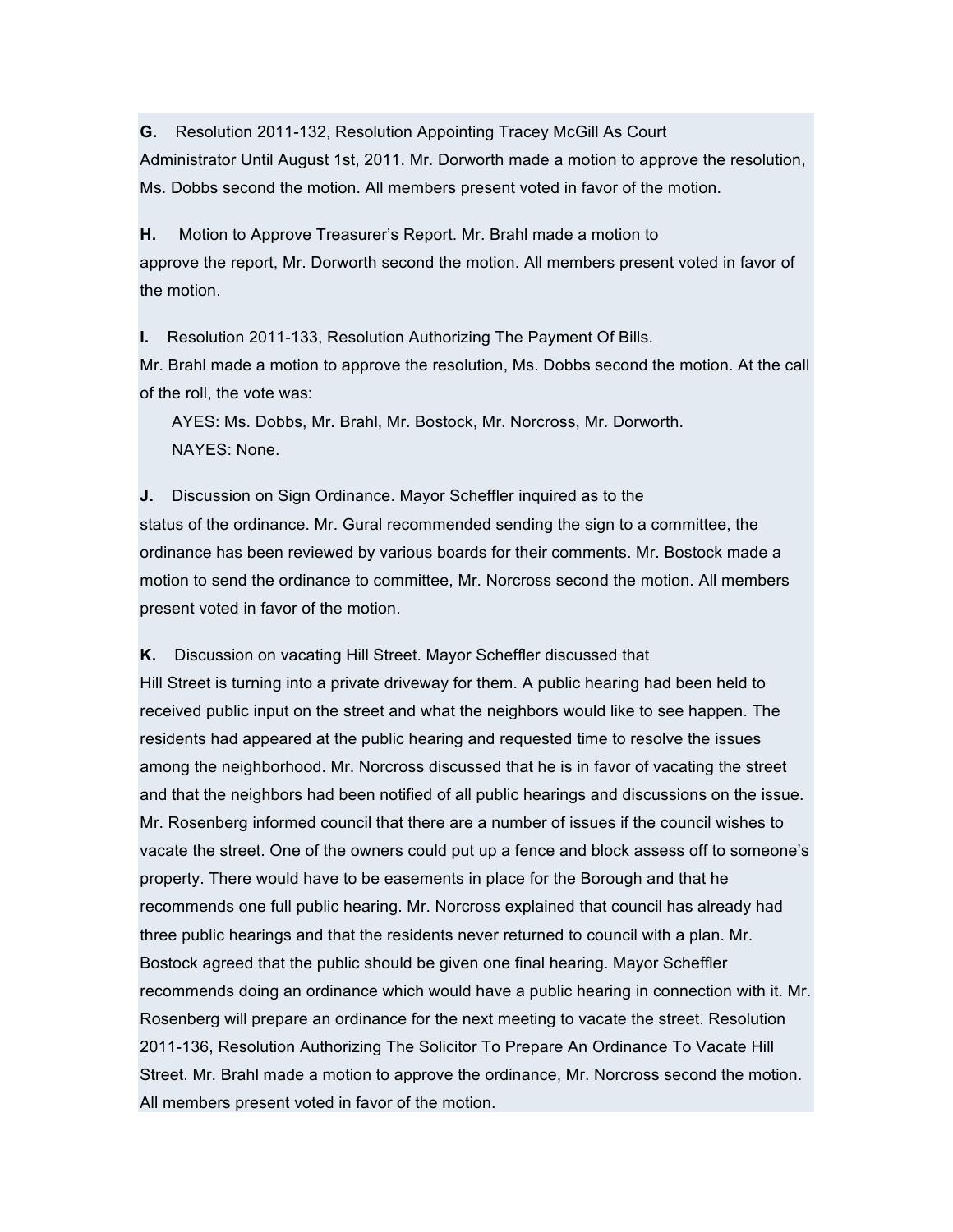**L.** Discussion on ordinance for block parties. Chief Pearlman reported to council that the Borough has no set guidelines for street closings and that he has reviewed other municipalities and forward them to council and the solicitor. Mr. Gural agreed with the Chief that there are no set guidelines for block parties or other events when closing a street and that there should be something in place. Mayor Scheffler requested that Chief Pearlman, Mr. Gural and Mr. Rosenberg meet and come back to council with some proposals.

**M.** Discussion on increasing hours for part time employment. Mayor Scheffler reported that part time hours can be increased beyond the 24 hours without having to provide benefits. Mr. Brahl requested that the adm/finance committee meet on the matter and report back to council.

# **PUBLIC COMMENT**

Ms. Dobbs made a motion to open the public portion, Mr. Brahl second the motion. All members present voted in favor of the motion.

Mr. Tomarchio-BID invited council to attend the BID meetings on the 2nd Wednesday of the month at 7:30pm. The BID committee has hired a firm out of Merchantville to handle the administration part of the BID. The JC group is well known for redevelopment and they have accepted the job for \$21,000 a year. They will assign a particular person to Palmyra, but the BID will have the expertise of the entire firm.

Vick-Palmyra Harbour discussed that the Palmyra Harbour had received a letter from Mr. Rosenberg concerning the snow removal and was concerned when a check would be received. Mr. Gural informed council that Mrs. Lewis, and Mr. Ryan had completed a review of the billing from the Harbour and will present to council after some review. Vicki inquired if she could expect a check by the August 8th meeting. Mr. Gural explained that the Harbour Association had contacted an attorney and that all discussions would have to take place with Mr. Rosenberg and their attorney present.

Mr. Schwering requested that the BID be included in the discussion on the sign ordinance. Mr. Dorworth made a motion to close the public comment, Mr. Brahl second the motion. All members present voted in favor of the motion.

#### **CLOSED SESSION.**

Resolution No. 2011-137 Resolution Excluding The Public From Certain Meetings Pursuant To Section 8 Of The Open Public Meeting Act C. 231 P.L. 1975(litigations, negotiations,